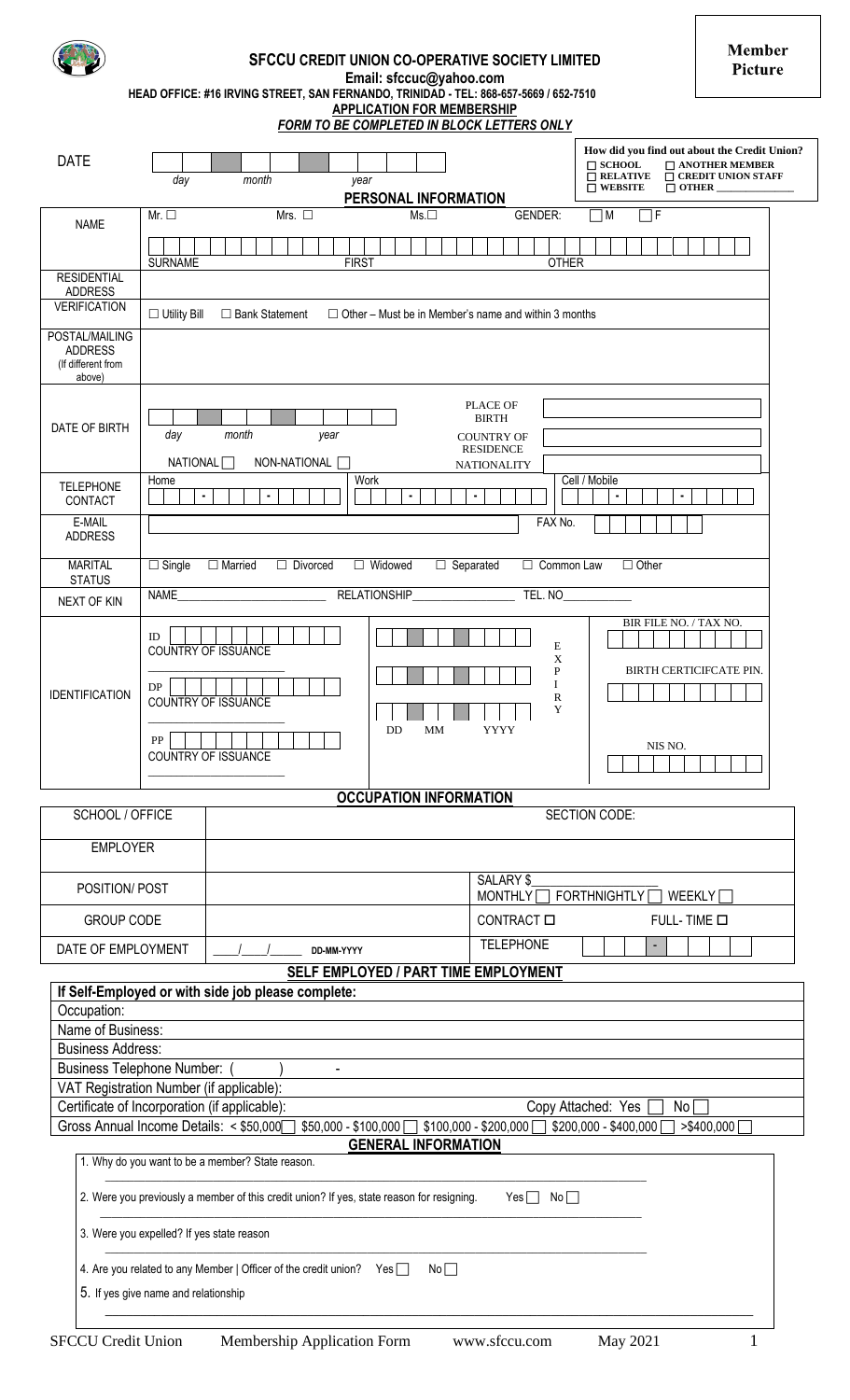## **BENEFICIARY INFORMATION**

| I hereby nominate the undermentioned to receive my interest and benefits in the event of my death or disability.<br><b>BENEFICIARY #1</b> |                                          |                                                 |                                 |  |  |  |
|-------------------------------------------------------------------------------------------------------------------------------------------|------------------------------------------|-------------------------------------------------|---------------------------------|--|--|--|
| <b>NAME</b>                                                                                                                               | Mrs. $\square$<br>Ms.<br>Mr. $\square$   | Marital Status: □ Single<br>$\Box$ Married      | $\Box$ Divorced<br>$\Box$ Other |  |  |  |
|                                                                                                                                           |                                          |                                                 |                                 |  |  |  |
|                                                                                                                                           | <b>SURNAME</b>                           | <b>OTHER</b><br><b>FIRSTNAME</b>                |                                 |  |  |  |
| <b>RELATIONSHIP</b>                                                                                                                       |                                          | PERCENTAGE %                                    |                                 |  |  |  |
| <b>RESIDENTIAL ADDRESS</b>                                                                                                                |                                          |                                                 |                                 |  |  |  |
|                                                                                                                                           |                                          | PLACE OF                                        |                                 |  |  |  |
| DATE OF BIRTH                                                                                                                             |                                          | <b>BIRTH</b>                                    |                                 |  |  |  |
|                                                                                                                                           | month                                    | <b>OCCUPATION</b>                               |                                 |  |  |  |
| TELEPHONE ONTACT                                                                                                                          | day<br>year<br>Home                      | Work                                            | Cell                            |  |  |  |
|                                                                                                                                           | ٠                                        | $\blacksquare$                                  | ٠                               |  |  |  |
|                                                                                                                                           |                                          |                                                 |                                 |  |  |  |
|                                                                                                                                           | ID                                       | <b>EXPIRY DATE</b>                              | BIR FILE NO. / TAX NO.          |  |  |  |
|                                                                                                                                           | COUNTRY OF ISSUANCE                      |                                                 |                                 |  |  |  |
|                                                                                                                                           |                                          |                                                 | BIRTH CERTICIFCATE PIN.         |  |  |  |
| <b>IDENTIFICATION</b>                                                                                                                     | ${\rm DP}$                               |                                                 |                                 |  |  |  |
|                                                                                                                                           |                                          |                                                 |                                 |  |  |  |
|                                                                                                                                           | COUNTRY OF ISSUANCE                      |                                                 | NIS NO.                         |  |  |  |
|                                                                                                                                           |                                          | <b>YYYY</b><br>DD<br>MM                         |                                 |  |  |  |
|                                                                                                                                           | ${\bf PP}$<br><b>COUNTRY OF ISSUANCE</b> | $PEP: \Box YES \Box NO$                         |                                 |  |  |  |
|                                                                                                                                           |                                          |                                                 |                                 |  |  |  |
| <b>BENEFICIARY #2</b>                                                                                                                     |                                          |                                                 |                                 |  |  |  |
|                                                                                                                                           |                                          |                                                 |                                 |  |  |  |
| <b>NAME</b>                                                                                                                               | Mrs. $\square$<br>Ms.<br>Mr. $\square$   | Marital Status: $\Box$ Single<br>$\Box$ Married | $\Box$ Other<br>$\Box$ Divorced |  |  |  |
|                                                                                                                                           |                                          |                                                 |                                 |  |  |  |
|                                                                                                                                           | <b>SURNAME</b>                           | <b>FIRSTNAME</b><br><b>OTHER</b>                |                                 |  |  |  |
| <b>RELATIONSHIP</b>                                                                                                                       |                                          | PERCENTAGE %                                    |                                 |  |  |  |
| <b>RESIDENTIAL DDRESS</b>                                                                                                                 |                                          |                                                 |                                 |  |  |  |
|                                                                                                                                           |                                          | PLACE OF                                        |                                 |  |  |  |
| DATE OF BIRTH                                                                                                                             |                                          | <b>BIRTH</b>                                    |                                 |  |  |  |
|                                                                                                                                           |                                          | <b>OCCUPATION</b>                               |                                 |  |  |  |
|                                                                                                                                           | month<br>day<br>year                     |                                                 |                                 |  |  |  |
| <b>TELEPHONE CONTACT</b>                                                                                                                  | Home                                     | <b>Work</b>                                     | Cell                            |  |  |  |
|                                                                                                                                           | ٠                                        | ٠<br>٠                                          |                                 |  |  |  |
|                                                                                                                                           | ID                                       | <b>EXPIRY DATE</b>                              | BIR FILE NO. / TAX NO.          |  |  |  |
|                                                                                                                                           |                                          |                                                 |                                 |  |  |  |
|                                                                                                                                           | COUNTRY OF ISSUANCE                      |                                                 |                                 |  |  |  |
|                                                                                                                                           | DP                                       |                                                 | BIRTH CERTICIFCATE PIN.         |  |  |  |
| <b>IDENTIFICATION</b>                                                                                                                     |                                          |                                                 |                                 |  |  |  |
|                                                                                                                                           | <b>COUNTRY OF ISSUANCE</b>               |                                                 | NIS NO.                         |  |  |  |
|                                                                                                                                           |                                          | MM<br><b>YYYY</b><br><b>DD</b>                  |                                 |  |  |  |
|                                                                                                                                           | PP<br><b>COUNTRY OF ISSUANCE</b>         | $PEP: \square YES \square NO$                   |                                 |  |  |  |

The Co-operative Societies Act Chapter 81:03 states: A society shall subject to Section 30 and unless prevented by order of a Court of competent jurisdiction and in conformity with Section 41 (3) (as mended via Section 8 of Act No. 23 of 2019 cited as Finance Act, 2019) pay to such nominee or legal personal representative, as the case may be, a sum not exceeding fifty thousand dollars (\$50,000.00) due to the deceased member from the Society. All other monies due to the deceased member from the Society shall fall into his estate and be subject to all respects of the laws relating to inheritance including the requirements to pay estate duty.

## **POLITICALLY EXPOSED PERSONS (PEP)**

## **Please tick if you fall into any of these categories:**

Are you an **INDIVIDUAL,** in Trinidad and Tobago or a Foreign Country or a **Close Personal / Professional Associate** of:

| <b>Head of State or Government</b>                                                                                                                                                                   | YES I<br>NOT           |
|------------------------------------------------------------------------------------------------------------------------------------------------------------------------------------------------------|------------------------|
| <b>Senior Politicians</b>                                                                                                                                                                            | NOT<br>YES             |
| <b>Senior Government Official</b>                                                                                                                                                                    | NO<br>YES <sup>[</sup> |
| <b>Senior Judicial Official</b>                                                                                                                                                                      | NOT<br>YES [           |
| <b>Senior Military Officials</b>                                                                                                                                                                     | YES <sup>[</sup><br>NO |
| <b>Senior Executives of State-owned Corporations</b>                                                                                                                                                 | NOT<br>YES I           |
| <b>Important Political Party Officials</b>                                                                                                                                                           | NO<br>YESI             |
| Persons who are or have been entrusted with a prominent function by an international organisation which refers to<br>members of senior management in these organisations (UN, OAS, IADB, ILO, CFATF) | NO<br>YES I            |
| Immediate Family Member of individuals described above [Spouse, Parents, Siblings, Children & children of the Spouse of<br>that person]                                                              | YES $\Box$<br>NOT      |
| Are you publicly known or actually known to the relevant financial institution to be a close a personal or professional associate<br>of the persons referred to in any of the above.                 | NO<br>YES              |
| If you have answered YES to any of the above please provide details                                                                                                                                  |                        |